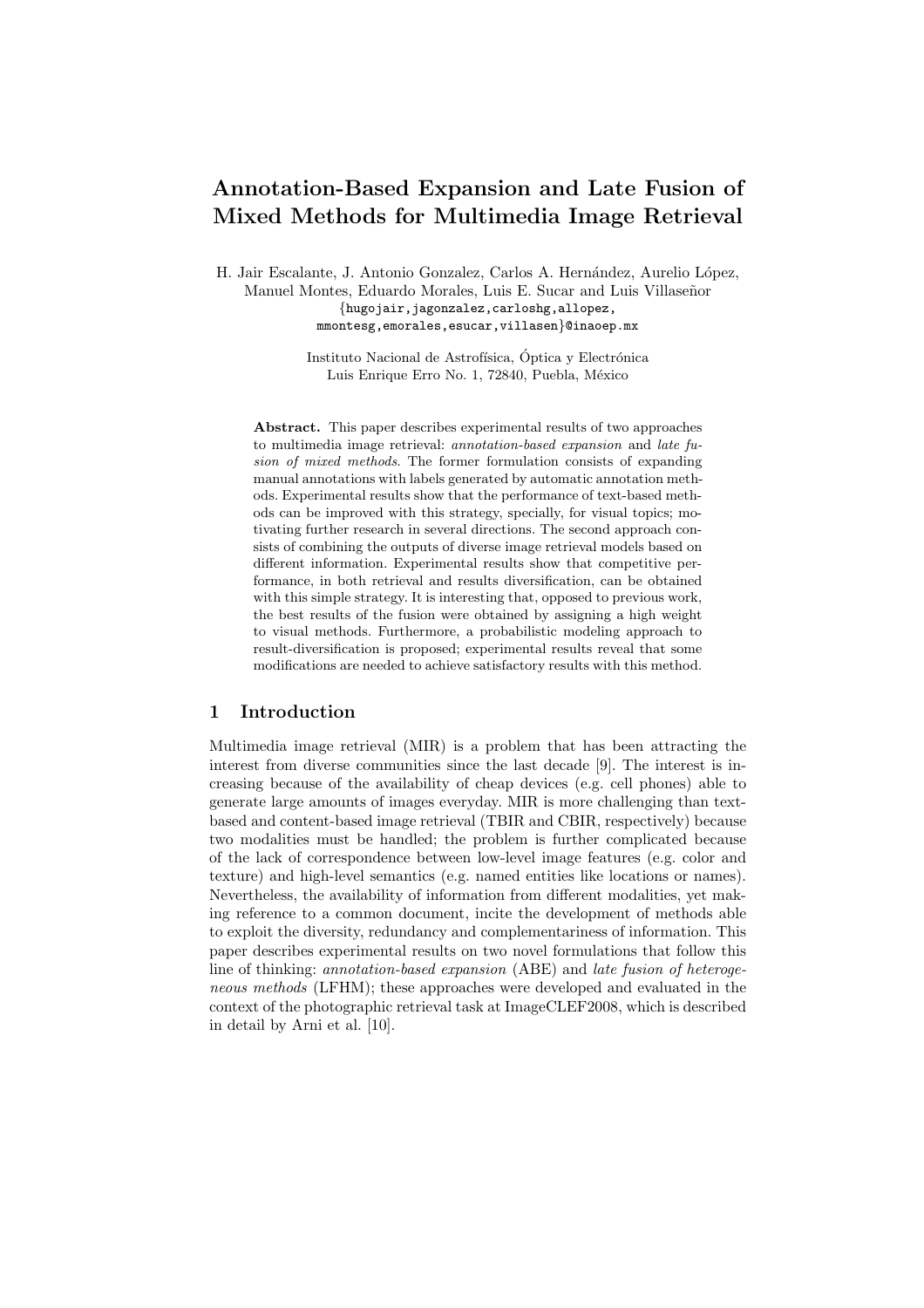The rest of this document is organized as follows. In the next section it is described the annotation-based approach. In Section 3 the LFHM formulation is presented; note that since LFHM is described in detail elsewhere [3], Section 3 is brief in its description; a probabilistic modeling approach to result-diversification is described in this section as well. In Section 4 experimental results are described and analyzed. Finally, in Section 5, the findings and contributions of this paper are summarized and future work directions are outlined.

## 2 Annotation-based document expansion

Automatic image annotation (AIA) is the task of assigning semantic labels to images [9]; it has been recognized as one of the hot topics on MIR. The ultimate goal of AIA is to allow un-annotated image collections to be searched by keywords; however, the usefulness of AIA methods should not be limited to un-annotated collections as shown in this paper and in previous work by the authors [5]. In this work region-level AIA methods were used to expand the manual annotations of images. The underlying idea is to represent documents by considering both their high-level (given by manual annotations of images) and low-level (given by labels automatically assigned to images) semantics; and then using this representation for MIR. The ABE approach is depicted in Figure 1.



Fig. 1. Diagram of the ABE approach.

ABE was first proposed by Escalante et al. in the framework of Image-CLEF2007<sup>1</sup> [5]; however, the size and quality of the training data used for annotation prevented the authors of deriving concluding facts on the usefulness of automatic labels on image retrieval. In this paper we consider a much better collection to train AIA methods: a subset<sup>2</sup> of the segmented and annotated IAPR-TC12 benchmark [4]. This subset is composed of about 7,000 manually segmented and annotated images from the IAPR-TC12 collection; sample images are shown in Figure 2. Only the regions annotated with the 100 most common labels were considered; resulting in about 37,000 regions that are described by

<sup>1</sup> Note that some participants at ImageCLEF2008 adopted a similar approach for expanding manual annotations with visual concepts [6].

<sup>&</sup>lt;sup>2</sup> This is an extension to the IAPR-TC12 benchmark that will allow to study the impact of AIA methods on MIR [4]; see, http://ccc.inaoep.mx/∼tia/saiapr.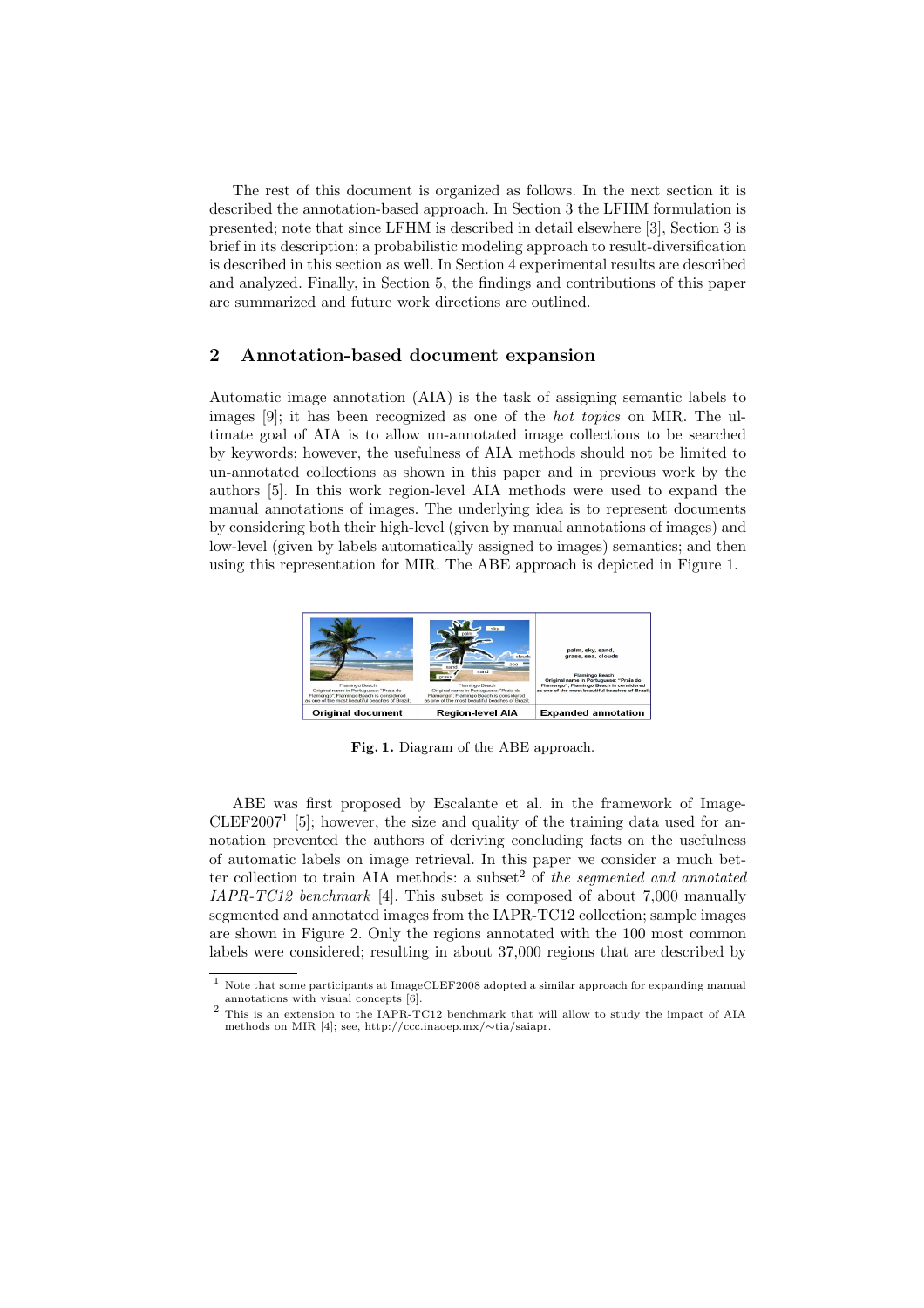the following features: area, boundary/area, width and height of the region, average and standard deviation in  $x$  and  $y$ , convexity, average, standard deviation and skewness in both color spaces RGB and CIE-Lab.



Fig. 2. Sample images from the segmented and annotated IAPR-TC12 collection [4].

The 20,000 images in the IAPR-TC12 benchmark [10] were automatically segmented using the normalized nuts algorithm and the above features were extracted from each region. Using the subset of annotated regions together with a classifier all of the regions in the segmented collection were automatically labeled. For each image, the generated labels (manual labels were used for images in the training subset) were used as expansion of the original annotation, see Figure 1. The expanded annotation was considered a textual document and a text-based retrieval model was used for indexing the documents; the textual statement in each topic was used as query for the retrieval model. Based on previous work we selected as retrieval engine a vector space model (VSM) with a combination of augmented-normalized term-frequency and entropy for indexing/weighting documents [5, 3]. The TMG-Matlab<sup>R</sup> toolbox was used for the implementation of all of the text-based methods considered in this work [2]. For annotation a simple knn classifier was used; additionally, it was considered a method for improving the quality of the knn annotations. This postprocessing method (referred to as MRFS) is based on a Markov random field that uses spatial relationships between connected regions for maximizing the annotation coherence for each image [1]. The energy function of this random field takes into account a relevance weight obtained from knn and probabilities that reflect association between labels and spatial relationships.

#### 3 Late fusion of heterogeneous retrieval methods

Late fusion of independent retrieval methods is one of the simplest and most widely used approaches to combine visual and textual information for MIR [7, 3]. The approach consists of building several retrieval systems (i. e. independent retrieval models, hereafter IRMs) based on different information from the same collection of documents. At querying time, each IRM returns a list of documents relevant to a given query. The output of the different IRMs is combined to obtain a single list of ranked documents, see Figure 3 left.

In this work it was considered the combination of multiple heterogeneous IRMs through the late fusion fusion approach (i.e. LFHM). Heterogeneousness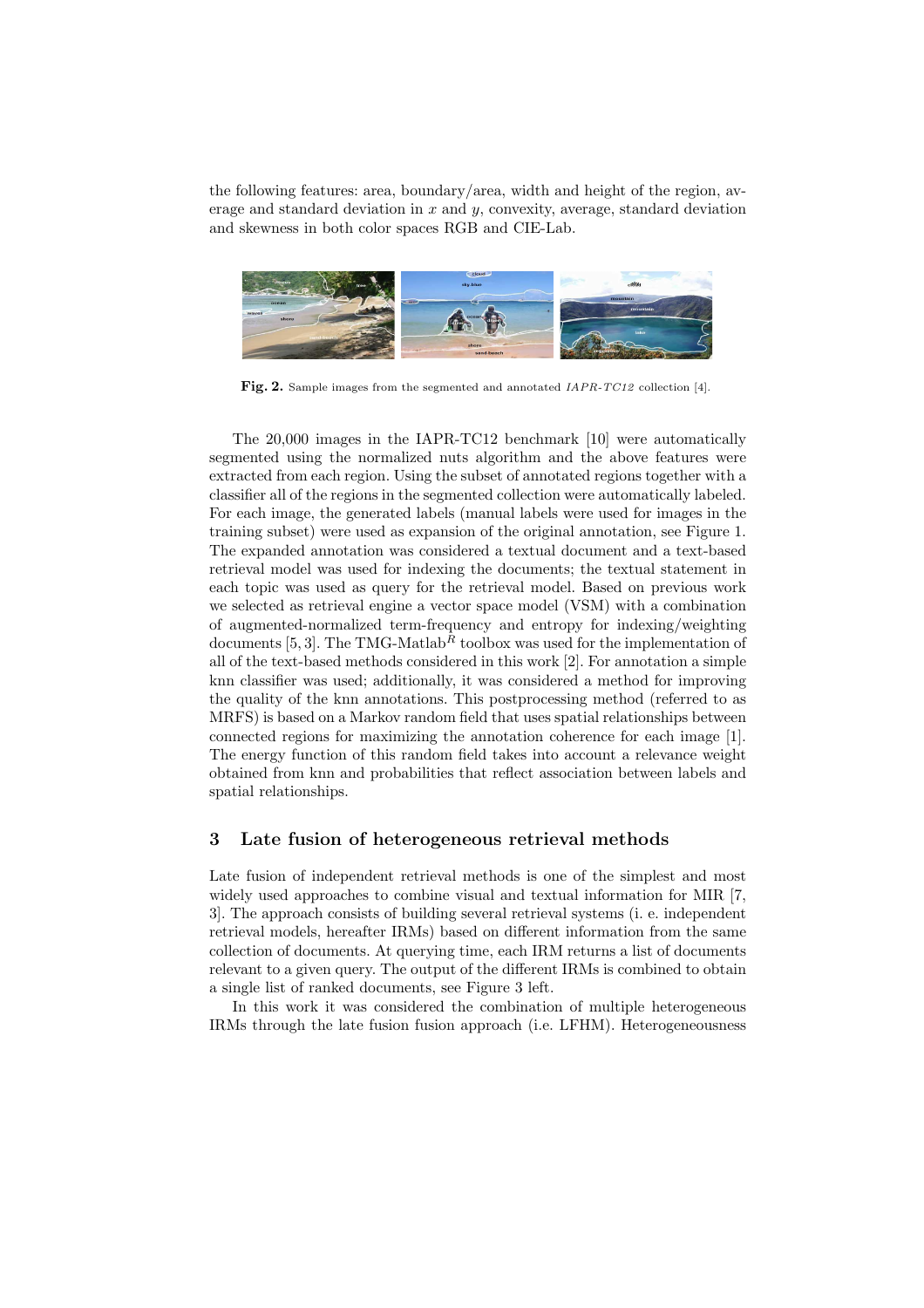

Fig. 3. Illustration of the configurations considered with LFHM. Left: straight fusion. Right: permodality and hierarchical LFHM; LF-VIS and LF-TXT are the resultant lists of the fusion of visual and textual IRMS, respectively; HLF is the resultant list of hierarchical LFHM [3].

in IRMs has proved being important to improve the fusion results by providing complementary and diverse, yet redundant, lists of documents to the fusion [3]; the inclusion of many IRMs (the largest number considered so far to the best of our knowledge) contributed in the same directions as well, although mostly in redundancy. The lists of ranked documents are combined by assigning a score W to each document  $d_i$  as follows:

$$
W(d_j) = \left(\sum_{i=1}^N \mathbf{1}_{d_j \in L_i}\right) \times \sum_{i=1}^N \left(\alpha_i \times \frac{1}{\psi(d_j, L_i)}\right) \tag{1}
$$

where i indexes the N available lists of documents  $L_{\{1,\ldots,N\}}$ ;  $\psi(x, H)$  is the position of document x in ranked list  $H$ ;  $\mathbf{1}_a$  is an indicator function that takes position of document x in ranked list  $H$ ;  $\mathbf{I}_a^N$  is an indicator function that takes<br>the unit value when a is true and  $\alpha_i$  ( $\sum_{k=1}^N \alpha_k = 1$ ) is the relevance weighting for IRM  $i$ , when using hierarchical LFHM. Each list  $L_i$  is the output of one of the IRMs we considered, these are shown in Table 1. Documents are re-ranked in descending order of this score, and the top $-x$  documents are kept.

Different configurations for LFHM were considered: simple is the straight fusion of IRMs as depicted at the left of Figure 3; per-modality is the combination of IRMs based on the same modality; specifically, IRMs that use text only (LF-TXT) and IRMs that use images (LF-VIS) were fused separately, both configurations are shown at the right of Figure 3; finally, hierarchical LFHM (abbreviated HLF), is the fusion of the already fused lists LF-TXT and LF-VIS, as shown at the right of Figure 3; for HLF different weights were assigned to the textual (LF-TXT) and visual lists (LF-VIS), see Section 4.

In order to diversify the results of LFHM, an approach based on latent Dirichlet allocation (LDA) [8] was developed. LDA is a probabilistic modeling tool widely used in text analysis; it assumes documents are mixtures of unknown LDA-topics, which are nothing but (learned) probability distributions of words over documents, characterizing semantic themes. Since documents are mixtures of topics one can calculate the probability of each document given an LDA-topic  $P(\mathbf{w}|z_i)$ ; thus, we associate each document w to the topic that maximizes the latter probability. In this way, each document is associated to a single LDA-topic,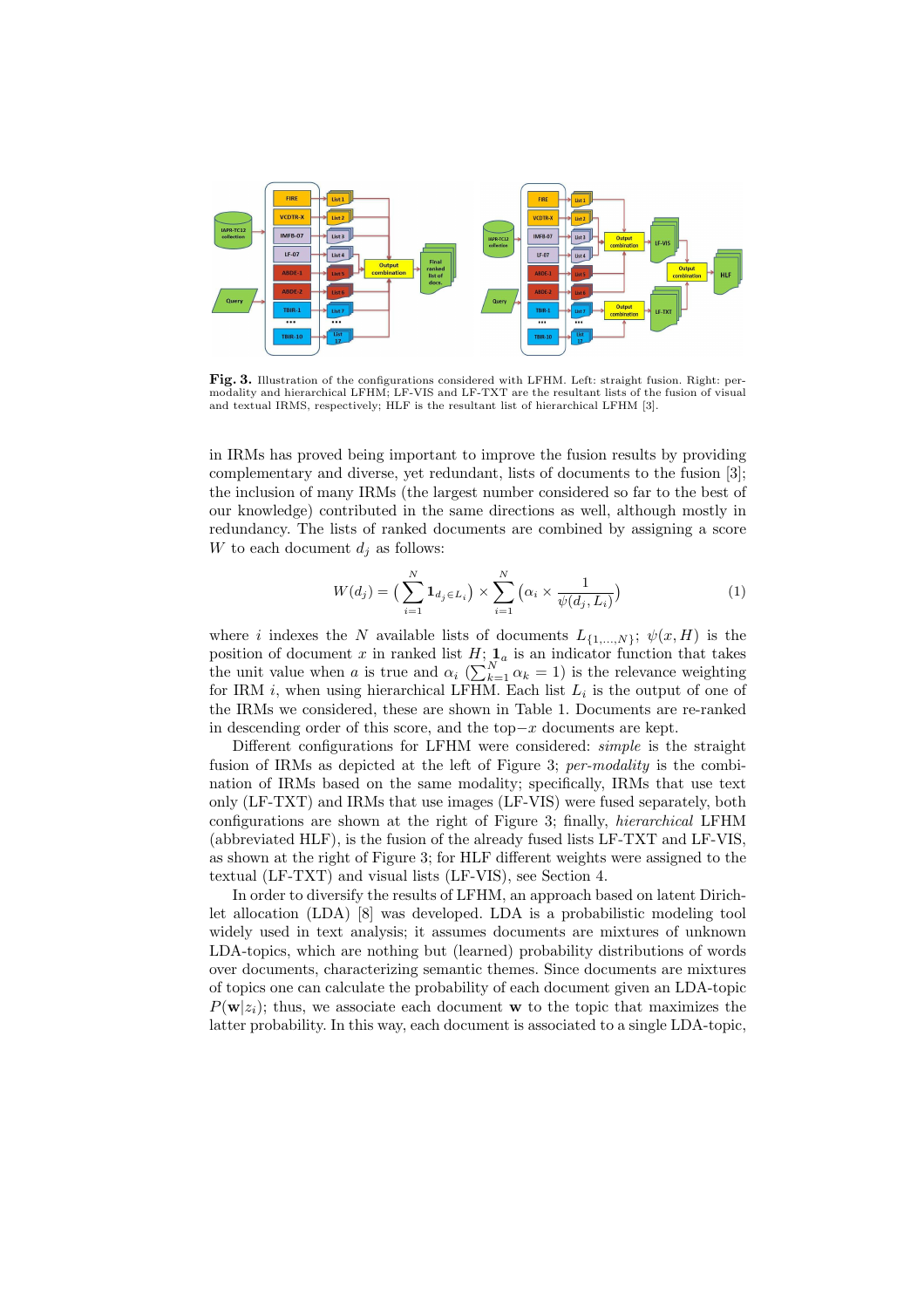|                | <b>IDName</b>        | Modality   | <b>Description</b>                                                              |
|----------------|----------------------|------------|---------------------------------------------------------------------------------|
|                | FIRE                 | IMG        | The FIRE CBIR system [11] (rk. 377/474 [7])                                     |
| $\overline{2}$ | VCDTR-X IMG          |            | Boolean TBIR build on the visual concepts provided by XRCE [6]                  |
| 3              | $IMFB-07$            |            | $TXT+IMG Our best entry, in MAP, at ImageCLEF2007, see [5] (rk. 41/474 [7])$    |
| 4              | $LF-07$              |            | $TXT+IMG$ Our best entry, in recall, at ImageCLEF2007, see [5] (rk. 82/474 [7]) |
| 5              | $ABDE-1$             |            | $TXT+IMG A TBIR$ that implements ABE as described in Section 2 (knn)            |
| 6              | $ABDE-2$             |            | $TXT+IMG A TBIR$ that implements ABE as described in Section 2 (MRFS)           |
|                | TBIR-1               | <b>TXT</b> | TBIR model based on the $VSM$ representation and $t/f$ weighting                |
| 8              | TBIR-2               | <b>TXT</b> | TBIR model based on the VSM representation and n/e weighting                    |
| 9              | TBIR-3               | <b>TXT</b> | TBIR model based on the VSM representation and $a/g$ weighting                  |
|                | $10$ TBIR-4          | <b>TXT</b> | TBIR model based on the VSM representation and a/e weighting                    |
|                | $11$ TBIR-5          | <b>TXT</b> | TBIR model based on the VSM representation and $n/g$ weighting                  |
|                | $12$ TBIR-6          | <b>TXT</b> | TBIR model based on the VSM representation and $t/g$ weighting                  |
|                | $13$ TBIR-7          | <b>TXT</b> | TBIR model based on the VSM representation and n/f weighting                    |
|                | $14$ TBIR-8          | <b>TXT</b> | TBIR model based on the VSM representation and a/f weighting                    |
|                | $15 {\rm TBIR-9}$    | <b>TXT</b> | TBIR model based on the VSM representation and $t/e$ weighting                  |
|                | $17 T \text{BIR-10}$ | <b>TXT</b> | TBIR model based on the VSM representation and $t/g$ weighting                  |

Table 1. List of IRMs considered in this work . From rows 7 and on, column 4 describes the local/global weighting schemas for a VSM. Abbreviations are as follows: t, term-frequency; f, inverse document-frequency; n, augmented normalized term-frequency; e, entropy; a, alternate log; g, global-frequency/term-frequency; l, logarithmic frequency, see [3] for details. For rows 1,3 and 4 it is specified the rank (rk.) position of the respective entry at ImageCLEF2007 [7].

which can be considered a cluster. To diversify retrieval results it was considered the set of documents returned by LFHM (any configuration) to a query-topic. We used the toolbox of Steyvers et al. to obtain k LDA-topics from such set [8]; k was fixed to 20 because diversification at 20 documents was evaluated in Image-CLEF2008. Documents were grouped according the LDA-topic they belong to and a single document was selected from each LDA-topic as representative of it. The representative document was selected according its relevance weight in the list of ranked documents returned by the LFHM method. The k representative documents were placed at the top of a new list and the rest of documents were placed below them according their initial relevance weight.

## 4 Experimental results

This section describes results of ABE and LFHM in the photographic retrieval task at ImageCLEF2008; the following evaluation measures were considered: precision  $(p20)$  and cluster-recall  $(c20)$  at 20 documents retrieved, mean average precision (MAP) and number of relevant documents retrieved (Rel-Ret).

#### 4.1 Annotation-based expansion

Results with different configurations of ABE are shown in Table 2. In order to illustrate the advantages of this approach, are shown results over all topics (as provided by organizers  $[10]$ ) and over visual/textual<sup>3</sup> topics (as categorized

<sup>3</sup> Visual topics are those queries well suited to be answered by using information from images content (e.g. "night shots of cathedrals"); textual topics, on the other hand, are those queries that require using textual information to effectively retrieve documents (e.g. "Destinations in Venezuela").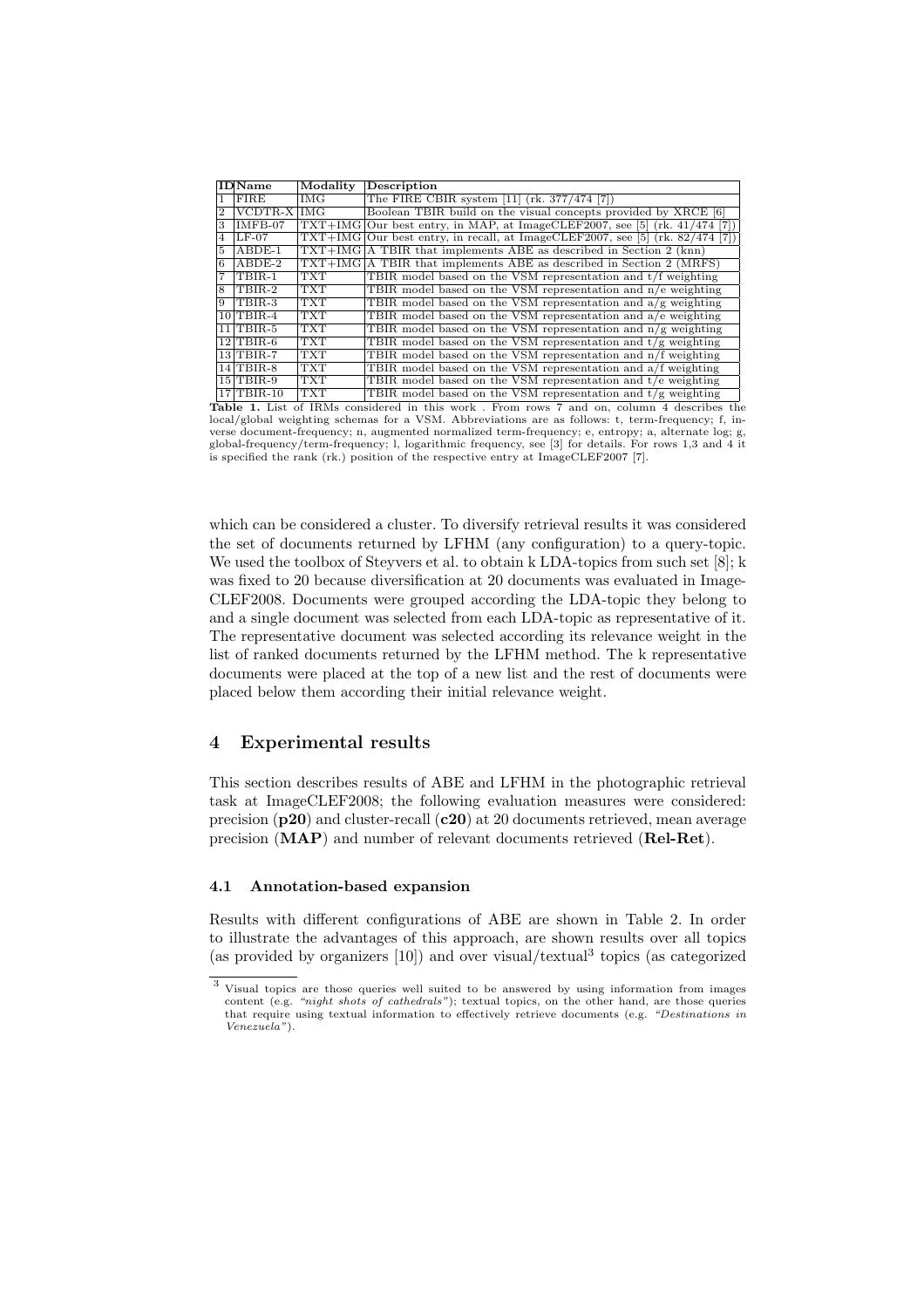in ImageCLEF2006). Baseline is a TBIR that uses the original annotations; Manual uses annotations expanded with the labels from our training set (i. e. only were considered manually assigned labels); KNN uses annotations expanded with labels of the training set plus labels assigned with knn; KNN-MRFS is the same as KNN though labels assigned by knn were improved with MRFS.

|                                                                                                    | Method                                                                          |        |  |  | $\vert$ MAP-A $\vert$ P20-A $\vert$ C20-A $\vert$ MAP-V $\vert$ P20-V $\vert$ C20-V $\vert$ MAP-T $\vert$ P20-T $\vert$ C20-T |  |  |  |  |  |
|----------------------------------------------------------------------------------------------------|---------------------------------------------------------------------------------|--------|--|--|-------------------------------------------------------------------------------------------------------------------------------|--|--|--|--|--|
|                                                                                                    | Baseline                                                                        |        |  |  | $0.2625$ $\mid 0.3295 \mid 0.3493 \mid 0.2916$ $\mid 0.3500 \mid 0.3378 \mid 0.2334$ $\mid 0.3090 \mid 0.3608 \mid$           |  |  |  |  |  |
|                                                                                                    | Manual                                                                          |        |  |  |                                                                                                                               |  |  |  |  |  |
|                                                                                                    | KNN                                                                             | 0.2554 |  |  | $\vert 0.3397 \vert 0.3582 \vert 0.2943 \vert 0.3775 \vert 0.3648 \vert 0.2165 \vert 0.3019 \vert 0.3516 \vert$               |  |  |  |  |  |
|                                                                                                    | $ KNN+MRFS $ 0.2546 $ 0.3295 $ 0.3733 0.2971 0.3750 0.3942 0.2121 0.2840 0.3524 |        |  |  |                                                                                                                               |  |  |  |  |  |
| <b>Table 2.</b> Performance of different configurations with ABE evaluated in ImageCLEF2008. It is |                                                                                 |        |  |  |                                                                                                                               |  |  |  |  |  |

shown the performance over all topics  $(-A)$ ; over visual topics  $(-V)$  and over textual topics  $(-T)$ , see the text; the best results are shown in bold.

From this table one can see that, as expected, the Baseline method obtained the best results over textual topics (columns 8–10); although over all (columns 2–4) and, mainly, over visual (columns 5–7) topics, ABE configurations consistently outperformed the baseline. Among ABE entries the best MAP is achieved with *Manual*; this can be due to the fact that for this setting the expanded labels were always correct. The best results on P20 were obtained with the KNN technique; this means that KNN -labels resulted more helpful for placing relevant documents at the first positions. Finally, the best result in c20 were obtained with the  $KNN+MRFS$  approach. Note that the differences may appear small in number, however, ABE can provide a significant advantages to users of MIR systems. Figure 4 shows the relevant-retrieved images to a visual-topic in the first 20 positions for ABE entries; this figure illustrates the advantages offered by using the ABE approach. It can be seen that more images are retrieved by using ABE methods; which improves the performance in all of the considered measures, note that diversity is significantly improved with KNN-MRFS; results were likewise for all visual topics. Results shown in Table 2 give evidence that

|  | ABE → Manual [0.7172 / 0.65 / 0.4286 ]   |
|--|------------------------------------------|
|  | ABE → KNN [0.6595 / 0.65 / 0.4286 ]      |
|  | ABE → KNN+MRFS [0.6966 / 0.75 / 0.5714 ] |

Fig. 4. Relevant-retrieved images at the top-20 positions for the topic #15 ("night shots of cathedrals"). The top row shows results when using manual annotations only; rows 2-4 show images retrieved with ABE-Manual, ABE-KNN and ABE-KNN-MRFS, respectively. Note that ABE methods also retrieved the images from the top row. For ABE-runs it is shown the MAP, P20 and c20 for this topic; the respective values for the baseline are the following [0.6818 / 0.6 / 0.4286].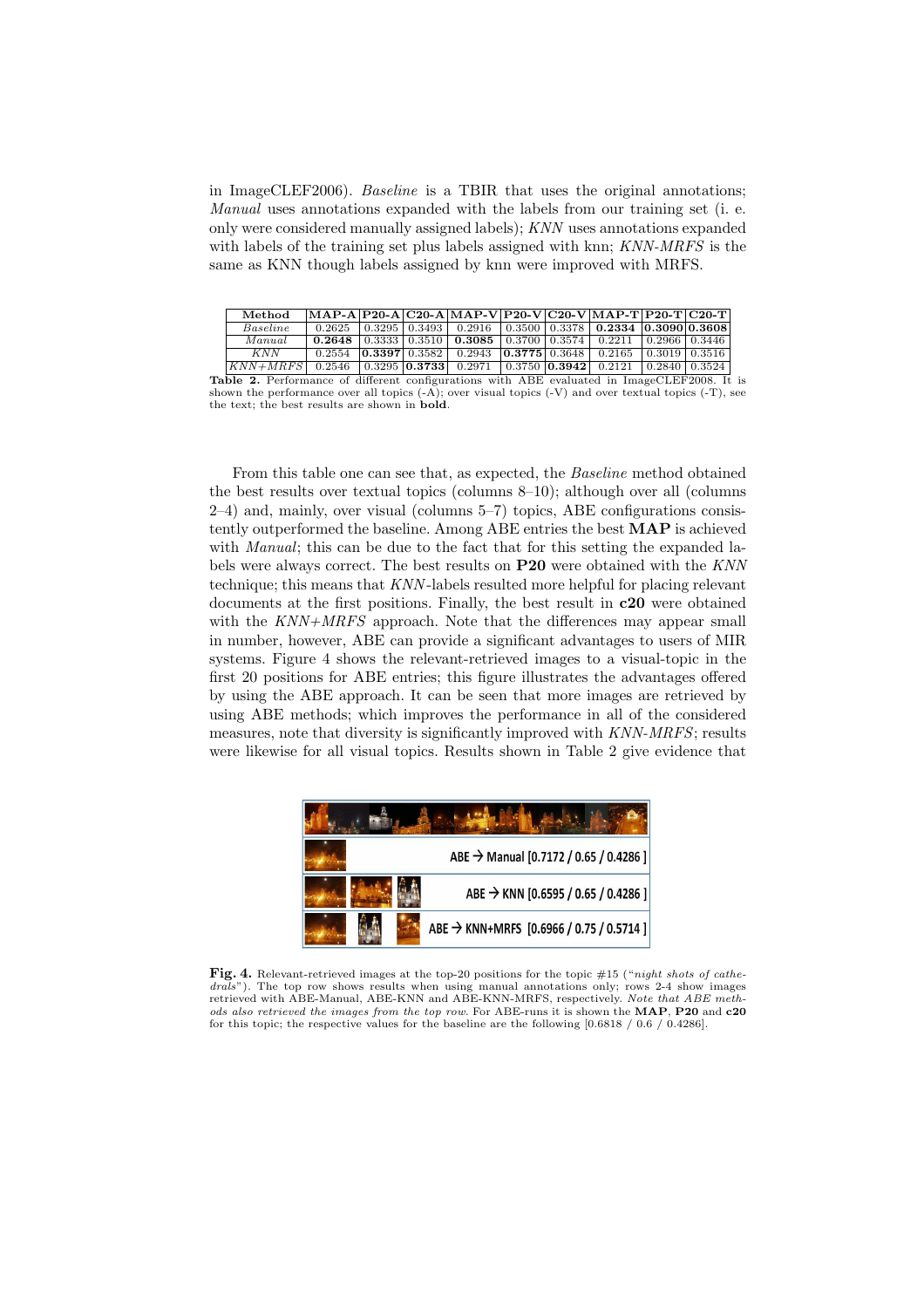the use of labels generated with AIA methods can be helpful to improve the performance of TBIR methods on both retrieval and diversification of results; specially for visual topics. Note that ABE is the simplest way of taking advantage of automatic labels; therefore, better results are expected by using more sophisticated strategies. Also, it is possible to notice that despite the performance of ABE entries is limited (when compared to other multi-modal methods) these methods resulted very useful when their outputs were combined with the LFHM approach, see below and refer to [3].

#### 4.2 Late Fusion of mixed methods

Results obtained with different configurations of LFHM are shown in Table 3. It can be seen that performance of all of the configurations is quite competitive. The best result was obtained by using the HLF approach assigning a weight of 0.8 to visual methods and of 0.2 to textual ones (row 6). This is a very interesting result, opposed to previous work where higher weight to textual methods results on improved performance; this is due to the fact that visual methods are indeed a mixture of CBIR and MIR strategies. It was also interesting that the inclusion of low-performance IRMs (e.g. FIRE and VCDTR-X) resulted beneficial to the LFHM approach, see [3] for further details. Note that the recall of  $HLF-0.8/0.2$ was among the top-3 over all (1042) ImageCLEF2008 entries; giving evidence of the potential advantages offered by LFHM and that a better strategy for reranking documents is required. We would like to emphasize that the considered IRMs (shown in Table 1) are not the best methods one can try and better results are expected by using IRMs of better individual performance.

| Run                                                      | b20                                                         | MAP                                         | $^{\rm c20}$ | Avg. | $ Rel-Ret  + LDA$ |        |
|----------------------------------------------------------|-------------------------------------------------------------|---------------------------------------------|--------------|------|-------------------|--------|
| Simple                                                   |                                                             | $0.3782$   0.3001   0.4058   0.3613         |              |      | 1946              | 0.4291 |
| $LF-TXT$                                                 |                                                             | $0.341 \mid 0.2706 \mid 0.3815 \mid 0.3311$ |              |      | 1885              | 0.3335 |
| $LF-VIS$                                                 | $\vert 0.4141 \vert 0.2923 \vert 0.3864 \vert 0.3642 \vert$ |                                             |              |      | 1966              | 0.3941 |
| $HLF-0.5/0.5$ 0.3795 0.303 0.3906 0.3577                 |                                                             |                                             |              |      | 1970              | 0.3721 |
| $ HLF-0.8/0.2 $ 0.391 <b>0.3066</b> 0.4033 <b>0.3667</b> |                                                             |                                             |              |      | 1978              | 0.3976 |
| $HLF-0.2/0.8$ 0.3731 0.2949 0.4175 0.3619                |                                                             |                                             |              |      | 1964              | 0.4132 |

**Table 3.** Performance of different settings with LFHM; rows 5-7 in column 1 show the weights  $w_1/w_2$ assigned to visual and textual lists, respectively, for HLF; column 7 shows the c20 performance after applying the LDA diversification technique.

Column 7 in Table 3 shows the c20 performance after applying the LDA diversification strategy. The application of such technique improved the c20 performance of Simple and LF-VIS, although it decreased the performance of the rest. However, it is important to mention that the MAP and P20 of all of the results was significantly decreased by using the LDA method. This can be due to several factors that motivate further research with this approach; namely, the top 1000 results were considered for clustering, which introduced too much noise; the ranking of LFHM is not the best approach to select representative documents; the initial list of documents may not be correct enough; and the restriction of generating k=20 clusters may be inappropriate.